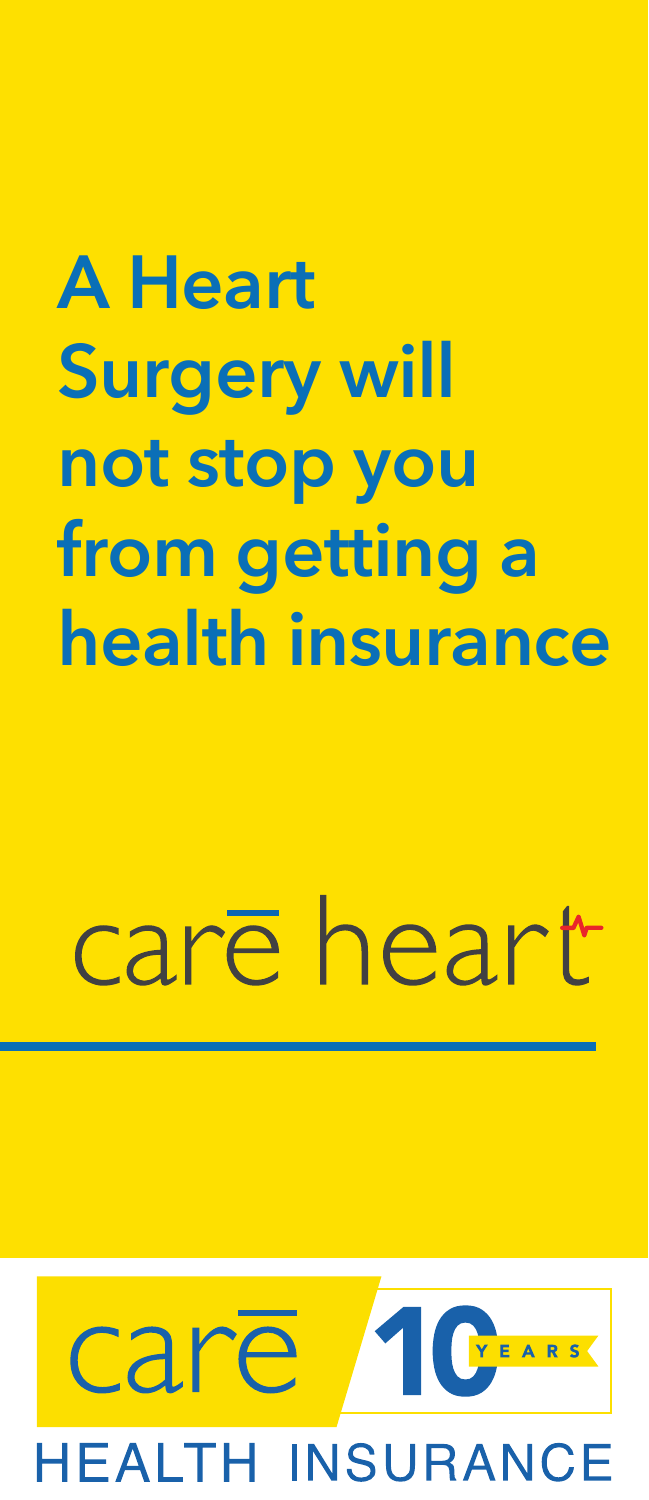#### Live a Hearty life with Care heart

 $car\bar{e}$  heart reflects our commitment of offering access to Quality Healthcare to individuals who have been suffering from pre-existing cardiac ailments/disorders and undergone a cardiac surgery/procedures for the same. And we're here for the long run, so rest assured of lifelong renewability with us.

#### Salient Features



Life-long Renewability

Cardiac Health check-up

No Claim Bonus

Only 2 years wait period for pre-existing ailments

#### Optional Benefits

 $car\overline{e}$  heart provides the flexibility to choose from any of the following benefits according to the plan suitable for your needs.



*\*Optional Cover is available on payment of additional premium.*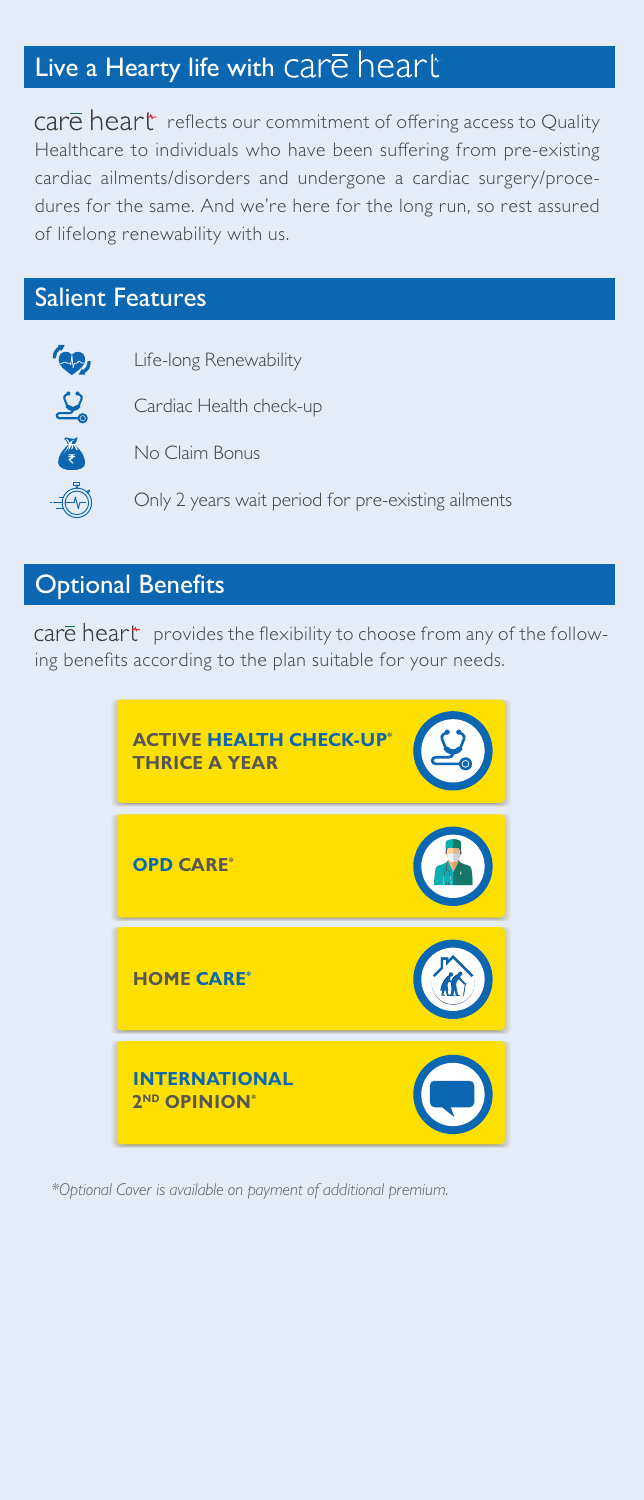#### care heart - A Stand Out Product

One medical emergency in the family and the entire household is in a state of flux. We understand this and therefore will be there by your side at the time of need. Here's how:

- 1. In-patient Care: In-patient Care: Hospitalization for at least 24 hours - We will pay for the medical expenses, through Cashless or Reimbursement Facility (maximum up to Sum Insured) - from room charges, nursing expenses, ICU charges, surgeon's fee, doctor's fee, anesthesia, blood, oxygen, OT charges and the like.
- 2. Day Care Treatment: Hospitalization involving less than 24 hours – We will pay through Cashless or Reimbursement Facility for such listed day care treatments, maximum up to Sum Insured.
- 3. Pre-Hospitalization & Post-Hospitalization Medical Expenses: Medical expenses are not just restricted to the hospitalization costs, so with Care Heart you are covered for pre-hospitalization and post-hospitalization expenses as well. All you need to do is just focus on your treatment and recovery – the insured are covered for 30 days preceding the hospitalization and 60 days after discharge (maximum up to 5% of Sum Insured).
- 4. Ambulance Cover: Through this cover, we will pay you up-to a specified amount per hospitalization, for expenses that you incur on ambulance service offered by the hospital or any service provider, in an emergency situation.
- 5. Alternative Treatments: Combination of conventional medical and alternative treatments such as Ayurveda, Unani, Sidha and homeopathy quicken & aid the process of recovery therefore we will pay up-to specified amount towards alternative treatments for your speedy recovery.
- **6.** Cardiac Health Check-up: On request, CHI will arrange a Cardiac Health Check-up on cashless basis for the set of medical tests specified in the policy as per the Sum Insured at its network provider or any other empanelled providers in India. This benefit shall be available only once during a policy year for each insured covered under the Policy.
- 7. Automatic Recharge: A refill is always welcome! So your sum insured is reinstated just when you need it the most. If, due to claims made, you ever utilize the maximum limit of Sum Insured and thereby run out of/exhaust your health cover, we reinstate the entire sum insured immediately, once in the policy year. This re-instated amount can be used for future claims which are not in relation to any Illness or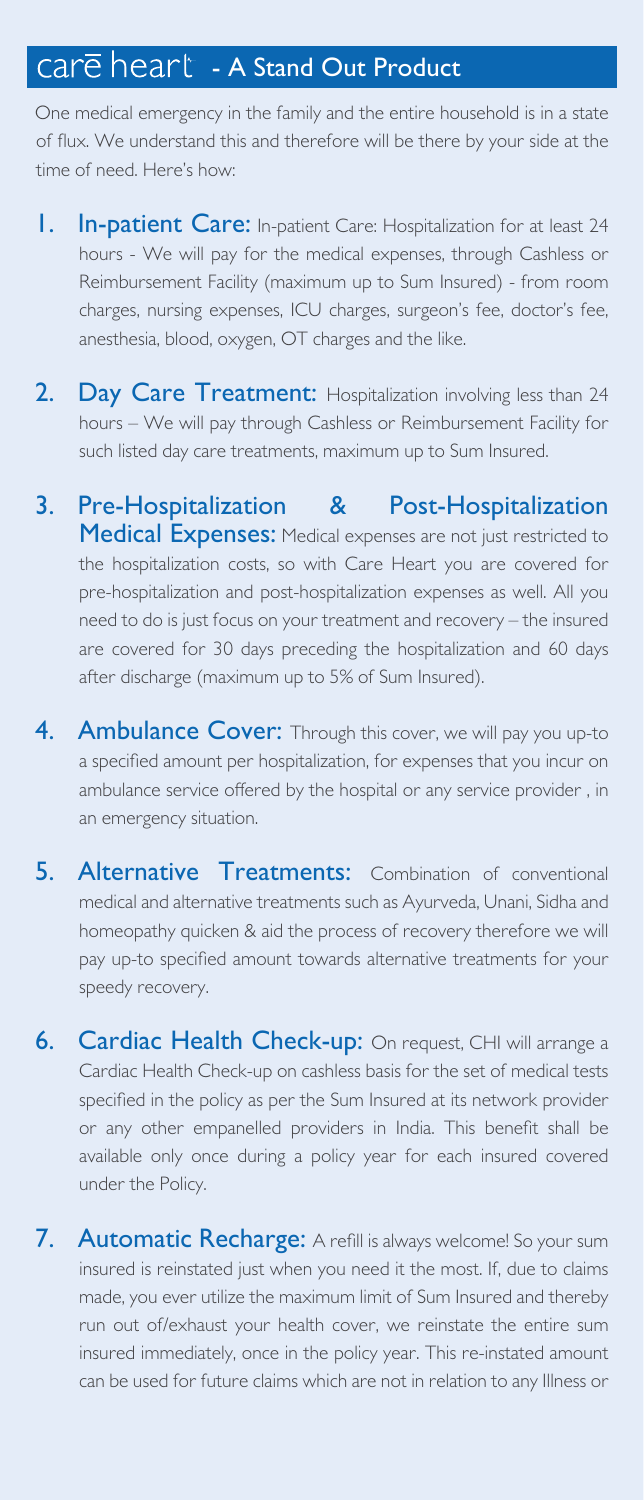Injury for which a Claim has already been admitted for You during that Policy Year. In case of a floater policy, the insured(s) who have not claimed will be eligible to utilize the Recharge amount for any illness or injury pertaining to that Policy Year.

- 8. No Claims Bonus: Get a flat increase of 10 per cent in sum insured for the next Policy year. No Claims bonus in any case will not exceed 50% of the Sum insured under the policy and in the event there is a claim in a policy year, then the No Claims bonus accrued will be reduced by 10% of the sum insured but in no case shall the Total Sum Insured be less than the Sum insured. It's just our way to tell you that we're there with you in good times and in bad.
- 9. Domiciliary Hospitalization: Sometime you are not in a condition to be moved to a Hospital or a Hospital room may not be available when you need the medical treatment the most. Under this Benefit, We will pay you up to Sum Insured, for the Medical Expenses incurred during your treatment at home, as long as it involves medical treatment for a period exceeding 3 consecutive days. 'Pre Hospitalization Medical Expenses and Post Hospitalization Medical Expenses' shall be payable in respect of a claim made under this Benefit.

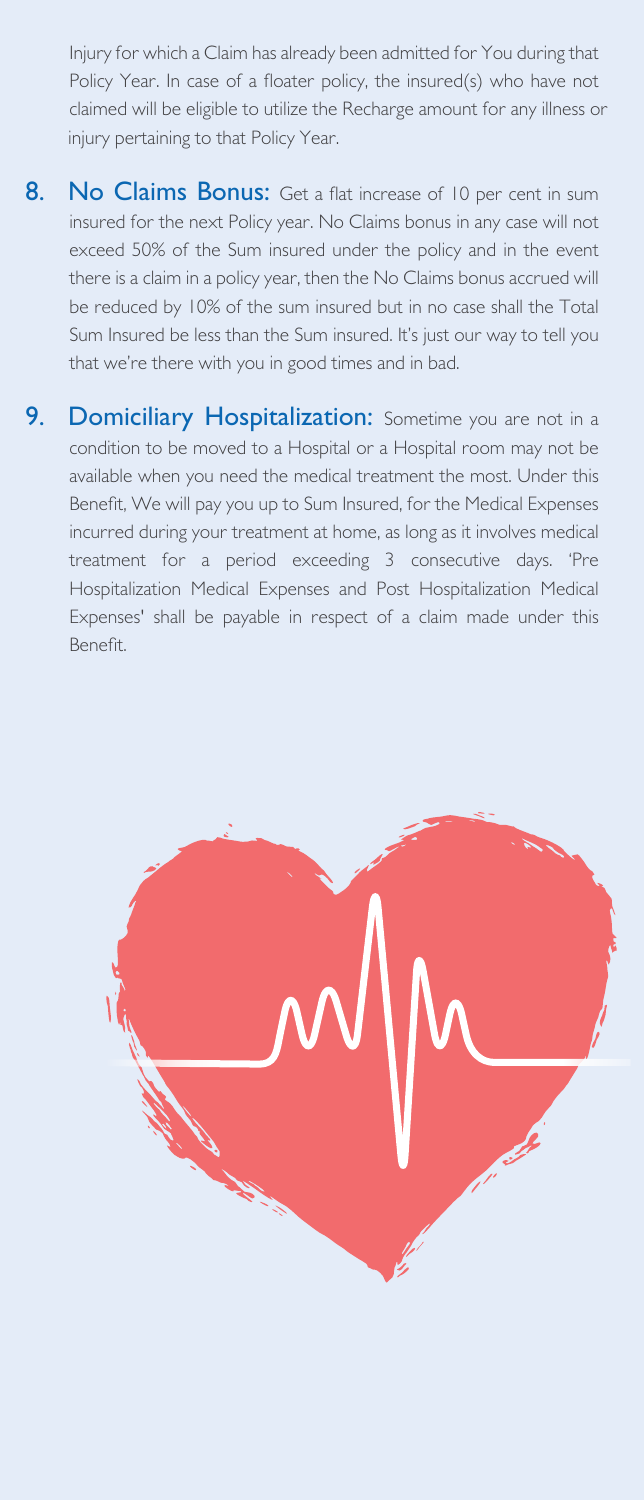#### Plan Details:

| SUM INSURED <sup>*</sup> ₹ 3 Lakh                                                                 |                                                                                                                                                                                                            | ₹ 5 Lakh                     | そ7 Lakh                                                | ₹ 10 Lakh                                                                                   |  |
|---------------------------------------------------------------------------------------------------|------------------------------------------------------------------------------------------------------------------------------------------------------------------------------------------------------------|------------------------------|--------------------------------------------------------|---------------------------------------------------------------------------------------------|--|
| In-Patient<br>Hospitalization                                                                     | Up to Sum Insured                                                                                                                                                                                          |                              |                                                        |                                                                                             |  |
| Room Rent /<br><b>Room Category</b>                                                               | Up to 1% of<br>SI per day                                                                                                                                                                                  | <b>Single Private Room</b>   |                                                        |                                                                                             |  |
| <b>ICU Charges</b>                                                                                | Up to 2% of<br>SI per day                                                                                                                                                                                  | No I imit                    |                                                        |                                                                                             |  |
| Day Care<br>Treatment                                                                             | Up to Sum Insured                                                                                                                                                                                          |                              |                                                        |                                                                                             |  |
| Pre Hospitalization<br>Medical Expenses<br>and Post<br>Hospitalization<br><b>Medical Expenses</b> | Pre-Hospitalization for 30 days &<br>Post-Hospitalization for 60 days;<br>Maximum up to 5% of SI                                                                                                           |                              |                                                        |                                                                                             |  |
| Alternative<br>Treatments                                                                         | Up to 25% of Sum Insured                                                                                                                                                                                   |                              |                                                        |                                                                                             |  |
| Ambulance<br>Cover                                                                                | Up to Rs 2,000 per<br>Hospitalization                                                                                                                                                                      |                              | Up to Rs 3,000 per<br>Hospitalization                  |                                                                                             |  |
| Domiciliary<br>Hospitalization                                                                    | Up to 100% of Sum Insured covered after 3 days                                                                                                                                                             |                              |                                                        |                                                                                             |  |
| Automatic<br>Recharge                                                                             | 100% of original Sum Insured upon exhaustion of SI                                                                                                                                                         |                              |                                                        |                                                                                             |  |
| No Claims Bonus                                                                                   | 10% increase in SI per Policy Year in case of claim-free year;<br>Max up to 50% of SI (10% decrease in SI per Policy Year in<br>case a claim has been paid; Such decrease is only in SI accrued<br>as NCB) |                              |                                                        |                                                                                             |  |
| Cardiac Health<br>Check-up                                                                        | Annually                                                                                                                                                                                                   |                              |                                                        |                                                                                             |  |
| <b>Wait Periods</b>                                                                               |                                                                                                                                                                                                            |                              |                                                        |                                                                                             |  |
| Initial Waiting<br>Period                                                                         | 30 Days                                                                                                                                                                                                    |                              |                                                        |                                                                                             |  |
| <b>Specific Waiting</b><br>Period                                                                 | <b>24 Months</b>                                                                                                                                                                                           |                              |                                                        |                                                                                             |  |
| Pre-existing<br><b>Diseases</b>                                                                   | 24 Months                                                                                                                                                                                                  |                              |                                                        |                                                                                             |  |
| Co-payment                                                                                        | 20% Co-payment if the entry age <= 70 years<br>30% Co-payment if the entry age>70 years                                                                                                                    |                              |                                                        |                                                                                             |  |
| Pre-policy Issuance<br>Medical Check up                                                           | <b>None</b>                                                                                                                                                                                                |                              |                                                        |                                                                                             |  |
| <b>Home Care</b><br>(Optional Cover)                                                              | Up to Rs. 1,000 per day; Max.<br>45 days per policy year per<br>Insured Person; Covered<br>after a deductible of I day                                                                                     | 7 days per occurrence & Max. | Insured Person; Covered<br>after a deductible of I day | Up to Rs.2,000 per day; Max.<br>7 days per occurrence & Max.<br>45 days per policy year per |  |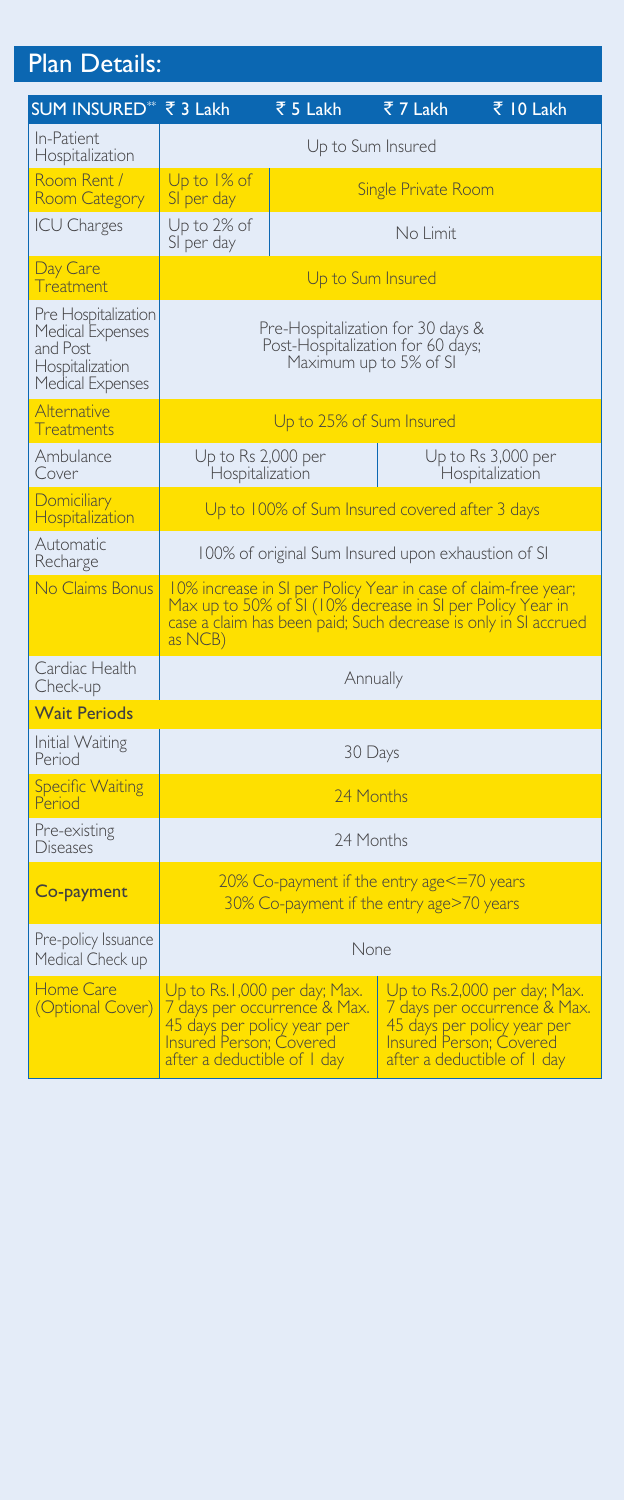#### Eligibility Criteria

| <b>Entry Age Minimum</b>                                             | 18 years                                                                                                                                                                                                                                                                               |  |  |
|----------------------------------------------------------------------|----------------------------------------------------------------------------------------------------------------------------------------------------------------------------------------------------------------------------------------------------------------------------------------|--|--|
| Entry Age Maximum                                                    | No Maximum Age                                                                                                                                                                                                                                                                         |  |  |
| Renewable                                                            | Life long                                                                                                                                                                                                                                                                              |  |  |
| Cover Type                                                           | Individual: Maximum 6 persons in a Policy<br>Floater: 2 Adults (self and spouse)                                                                                                                                                                                                       |  |  |
| Tenure                                                               | $1/2/3$ Years                                                                                                                                                                                                                                                                          |  |  |
| Eligibility Criteria                                                 | Person/either one Person in case of a Floater<br>Policy with 2 Adults, who have been diagnosed<br>with a cardiac ailment/disorder in the past and<br>undergone a Cardiac surgical intervention<br>or procedure for the same                                                            |  |  |
| Who are Covered<br>(Relationship with<br>Respect to the<br>Proposer) | Individual: Self, legally married Spouse, Son,<br>Daughter, Father, Mother, Brother, Sister,<br>Mother-in-Law, Father-in-Law, Grandmother,<br>Grandfather, Grandson, Granddaughter, Uncle,<br>Aunt, Nephew, Niece, Employee or any other<br>relationship having an insurable interest. |  |  |

#### Notes:

All the Age calculations are as per "Age Last Birthday" as on the date of first issue of Policy and / or at the time of Renewal.

Option of Mid-term inclusion of a Person in the Policy will be only upon marriage or childbirth;<br>Additional differential premium will be calculated on a pro rata basis.

- If Insured persons belonging to the same family are covered on an Individual basis, then every<br>Insured person can opt for different Sum Insured and different Optional Benefits.<br>- Your Eligibility Criteria is Subject to U

|  | Sub-limits |
|--|------------|
|  |            |

| SUM INSURED <sup>**</sup> ₹ 3 Lakh                                                                                                                                                                               |                             | そ5 Lakh                                   | そ7 Lakh                  | ₹ 10 Lakh     |  |  |  |
|------------------------------------------------------------------------------------------------------------------------------------------------------------------------------------------------------------------|-----------------------------|-------------------------------------------|--------------------------|---------------|--|--|--|
| Treatment of<br>Cataract                                                                                                                                                                                         | Up to ₹20,000<br>per eye    | $Up$ to ₹30,000 per eye                   |                          |               |  |  |  |
| Treatment of<br><b>Total Knee</b><br>Replacement                                                                                                                                                                 | per knee                    | Up to ₹80,000 Up to ₹1,00,000<br>per knee | Up to ₹1,20,000 per knee |               |  |  |  |
| Treatment for each and every Ailment / Procedure mentioned below:-                                                                                                                                               |                             |                                           |                          |               |  |  |  |
| i. Surgery for<br>treatment of all<br>types of Hernia<br>ii. Hysterectomy<br>iii. Surgeries for<br>Benign Prostate<br>Hypertrophy<br>(BPH)<br>iv. Surgical<br>treatment of<br>stones of renal<br>system          | Up to ₹50,000 Up to ₹65,000 |                                           |                          | Up to ₹80,000 |  |  |  |
| Treatment for each and every Ailment / Procedure mentioned below:-                                                                                                                                               |                             |                                           |                          |               |  |  |  |
| i. Treatment of<br>Cerebrovascular<br>disorders<br>ii. Treatments/<br>Surgeries for<br>Cancer<br>iii. Treatment of<br>other renal<br>complications<br>and Disorders<br>iv. Treatment for<br>breakage of<br>bones | Up to<br>₹200,000           | Upto<br>₹250,000                          | Up to ₹300,000           |               |  |  |  |

*\*\*Other sum insured options are also available.*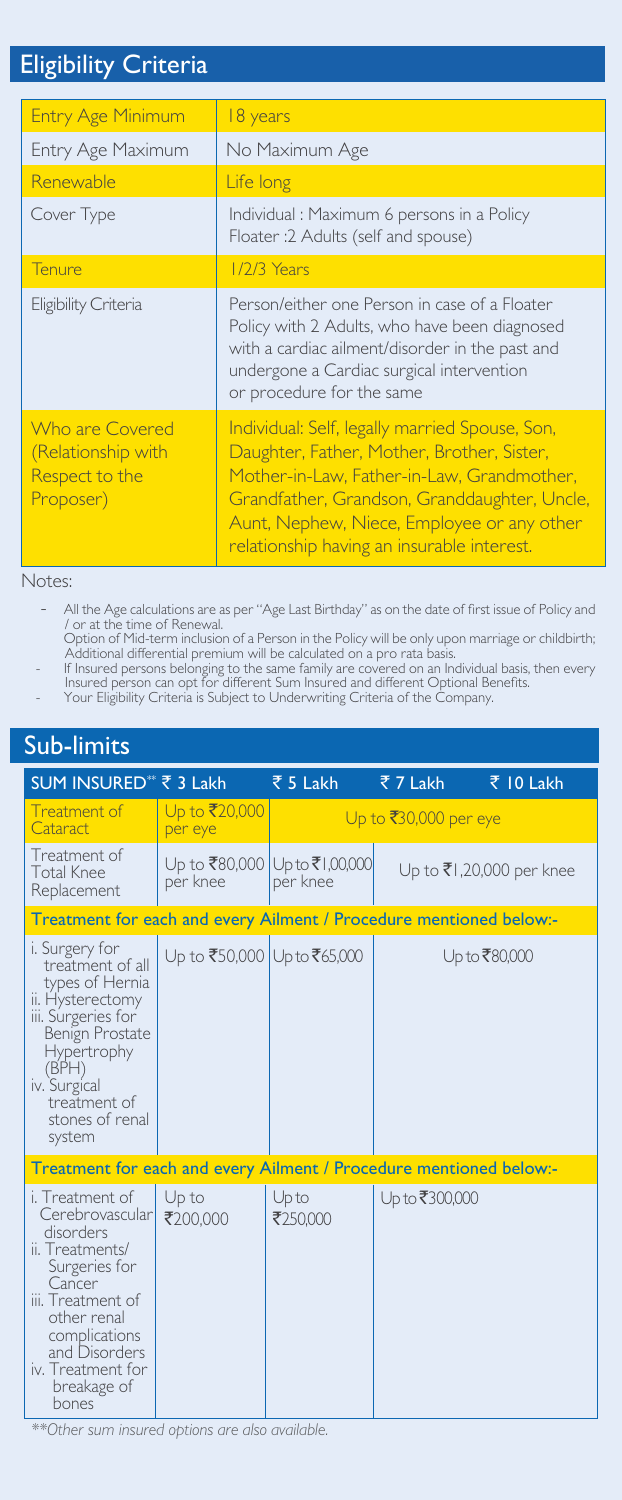#### Care Health Insurance Limited

Care Health Insurance is a specialized Health Insurer offering health insurance services to employees of corporates, individual customers and for financial inclusion as well. With Care Health Insurance's operating philosophy being based on the principal tenet of 'consumer-centricity', the company has consistently invested in the effective application of technology to deliver excellence in customer servicing, product innovation and value-for-money services.

Care Health Insurance currently offers products in the retail segment for Health Insurance, Critical Illness, Personal Accident, Top-up Coverage, International Travel Insurance and Maternity along with Group Health Insurance and Group Personal Accident Insurance for corporates.